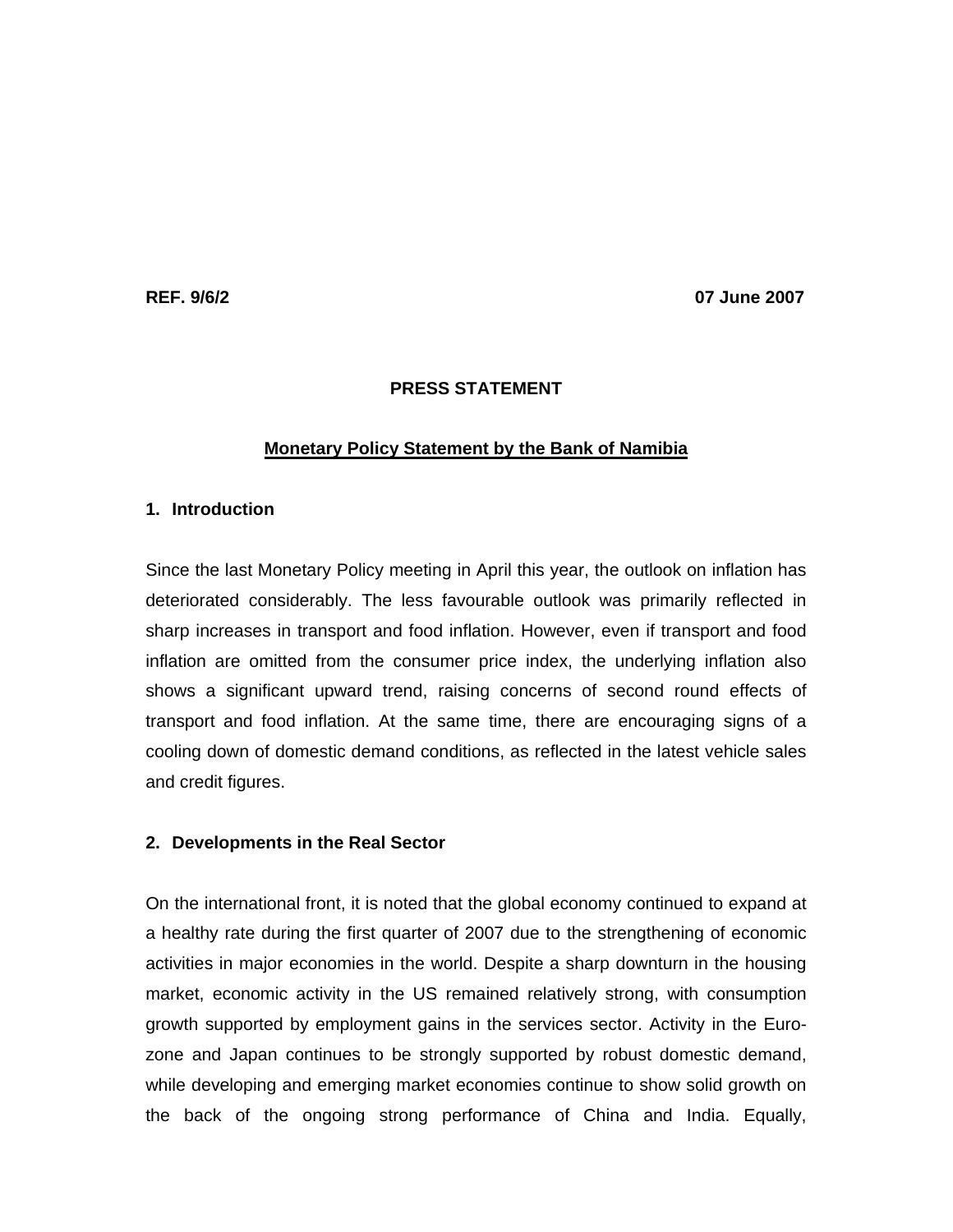performance of the South African economy continued to be robust, with real GDP growth expanding by 4.7 percent in the first quarter of 2007. Overall in Africa, the short-term economic outlook remains positive against the backdrop of strong global growth, with the region's GDP growth expected to accelerate to 6.2 percent in 2007, according to the latest IMF projections.

Revised quarterly growth estimates for Namibia suggest that, despite tighter monetary conditions since the latter half of 2006, economic activities in Namibia have been stronger than estimated at the previous meeting. Growth was relatively broad-based during the fourth quarter of 2006, with most of the sub-sectors gaining stronger growth momentum compared to previous quarters. The agriculture, hunting and forestry; construction and wholesale and retail trade sectors, in particular, performed exceptionally well during the fourth quarter of 2006 compared to their performance in the preceding quarters. Some other sectors such as hotels and restaurants, transport and communication; and financial intermediation also displayed robust growth, albeit at lower rates than in the preceding quarter, while the fishing; electricity and water; and manufacturing sector performed weakly.

#### **3. Credit Extension to the Private Sector**

Although growth in banks' credit to the non-government sector continued to expand, there are signs of a slowdown since the last quarter of 2006. For instance, the annual growth rate in credit extension to the non-government sector slowed from 15.0 percent in December 2006 to 14.3 percent in April 2007.

The downward movement in the growth of credit extension was reflected in credit extended to both businesses and individuals. The annual growth in credit to businesses in April was 12.8 percent, while that for individuals stood at 15.2 percent. The corresponding rates for March 2007 were 15.7 percent and 16.1 percent, respectively. It is also encouraging to note that the bulk of the increase in credit extension occurred in the mortgage category sub-sector, while the growth in instalment credit has decelerated. Growth in mortgage credit expanded at a healthy rate of 26.2 percent during April 2007 albeit slower than the 27.1 percent recorded in March 2007. In line with the decelerated growth in credit extension, there are also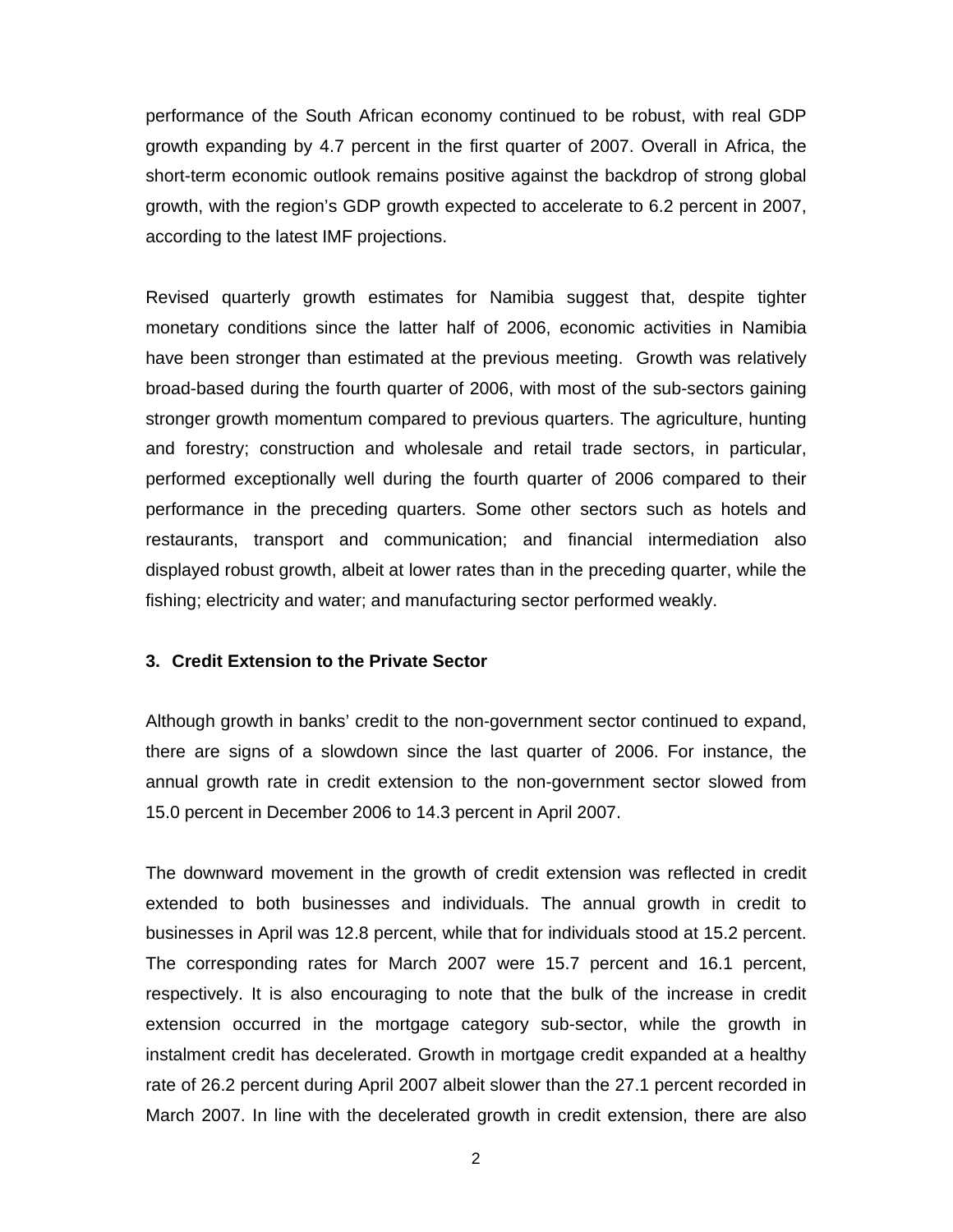signs of slowdown in other demand indicators, such as the moderation in new vehicles sales, which declined by a monthly rate of 29 percent and an annual rate of 16 percent during April 2007. Commercial vehicle sales, in particular, displayed a sharp decline of 31.7 percent and 12 percent, respectively during the same period.

#### **4. Inflation Developments**

Since the last Monetary Policy meeting in April this year, the outlook on inflation has deteriorated further. Despite tighter domestic monetary conditions, inflation picked up to 6.9 percent in April from 6.3 percent in March 2007. This has been the highest level of inflation since July 2003 when the annual rate of inflation was 6.6 per cent.

The factors that continue to contribute to the relatively high inflation rate are increases in food prices and transport inflation. However, even if the effect of higher food and transport prices are excluded the underlying rate of inflation remains disturbingly high at 4.8 percent in April. This suggests that second round forces are at work, which now start to drive inflationary pressures in Namibia.

Regarding food price inflation, there has been an upward trend in maize and wheat prices due to the persistent regional drought and sharp increases in international prices due to the increased global demand for bio-diesel. It was noted that international prices for maize and wheat on an annual basis increased by 54 percent and 52 percent, respectively in the month of April. However, on a monthly basis, prices of maize and wheat declined between March and April 2007. These declines are, however, expected to be short-lived. Higher maize prices are also expected to influence meat prices significantly due to its impact on the price of fodder. Nevertheless, meat price inflation could moderate somewhat as more livestock would be marketed during drought periods. This could, however, again be relatively short-lived as meat prices are expected to increase during the second half of 2007, due to the general increase in demand and the feedback effect from high food prices.

The persistent high and volatile international oil prices continues to be a worrying factor that drives inflation in a number of net oil importing countries, Namibia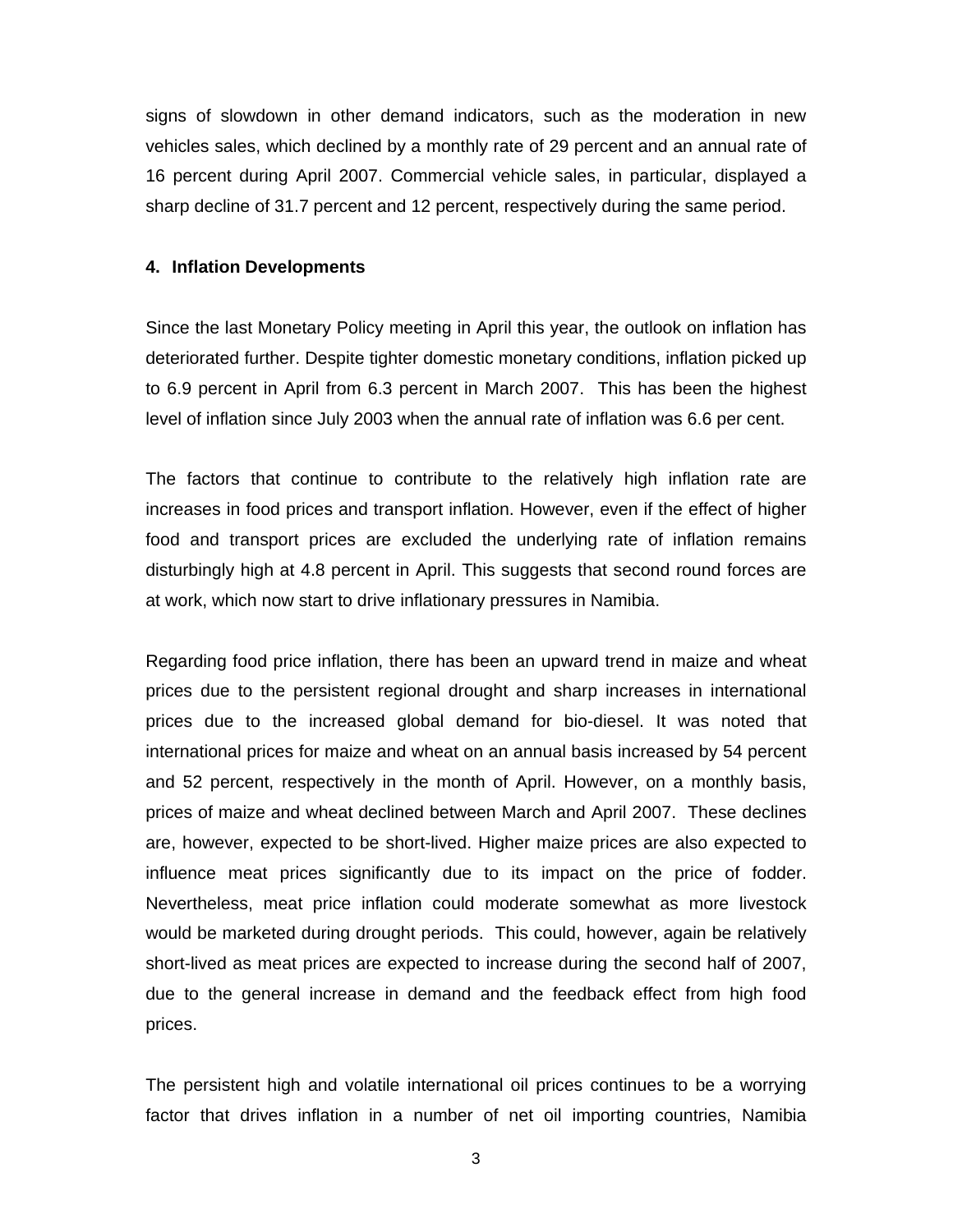included. Due to heightened geopolitical tensions and supply disruptions in major oil producing countries, such as Nigeria, the international price of crude oil increased to around US\$70 per barrel in recent weeks. As a result, the domestic fuel prices increased twice in a short period of time and further price increases are not excluded. Thus, more price pressure could come from this component going forward.

The South African Production Price Index (PPI), being a leading indicator for consumer price inflation in both South Africa and Namibia, showed an annual increase of 11.1 percent during April 2007 compared with the 10.3 per cent during the preceding month. This increase was mainly triggered by the rise in the price indices for South African produced commodities. The PPI, and its concomitant impact on CPI, is expected to increase further due to volatile oil prices and an expected increase in food prices coupled with substantial increases in maize prices. Rising production prices are expected to filter through to consumer inflation in due course.

Having considered the latest inflation developments, forecasts and expectations, the Bank of Namibia considers the risks to the outlook for inflation in the medium term to remain tilted to the upside, as inflationary pressures are expected to persist, mainly on account of volatile crude oil prices and expected increases in administered prices in the second half of the year. There is therefore a need for public utilities to exercise some restraint when considering increases in administered prices in order to contain further inflationary pressures.

### **5. Monetary Policy Stance**

From the review of the recent economic developments, the Bank of Namibia noticed with concern the increase in the inflation rate since the last monetary policy meeting. At this stage, the growth in domestic demand seems to be abating as witnessed by the slowing growth in private sector credit extension and the number of vehicles sold. Nevertheless, rising food prices and uncertainties about regional weather conditions that could reduce agricultural output, the volatile exchange rate and international oil prices continue to pose major risks to the domestic inflation outlook. At this stage the Bank of Namibia is also concerned about the risks of second round effects of food